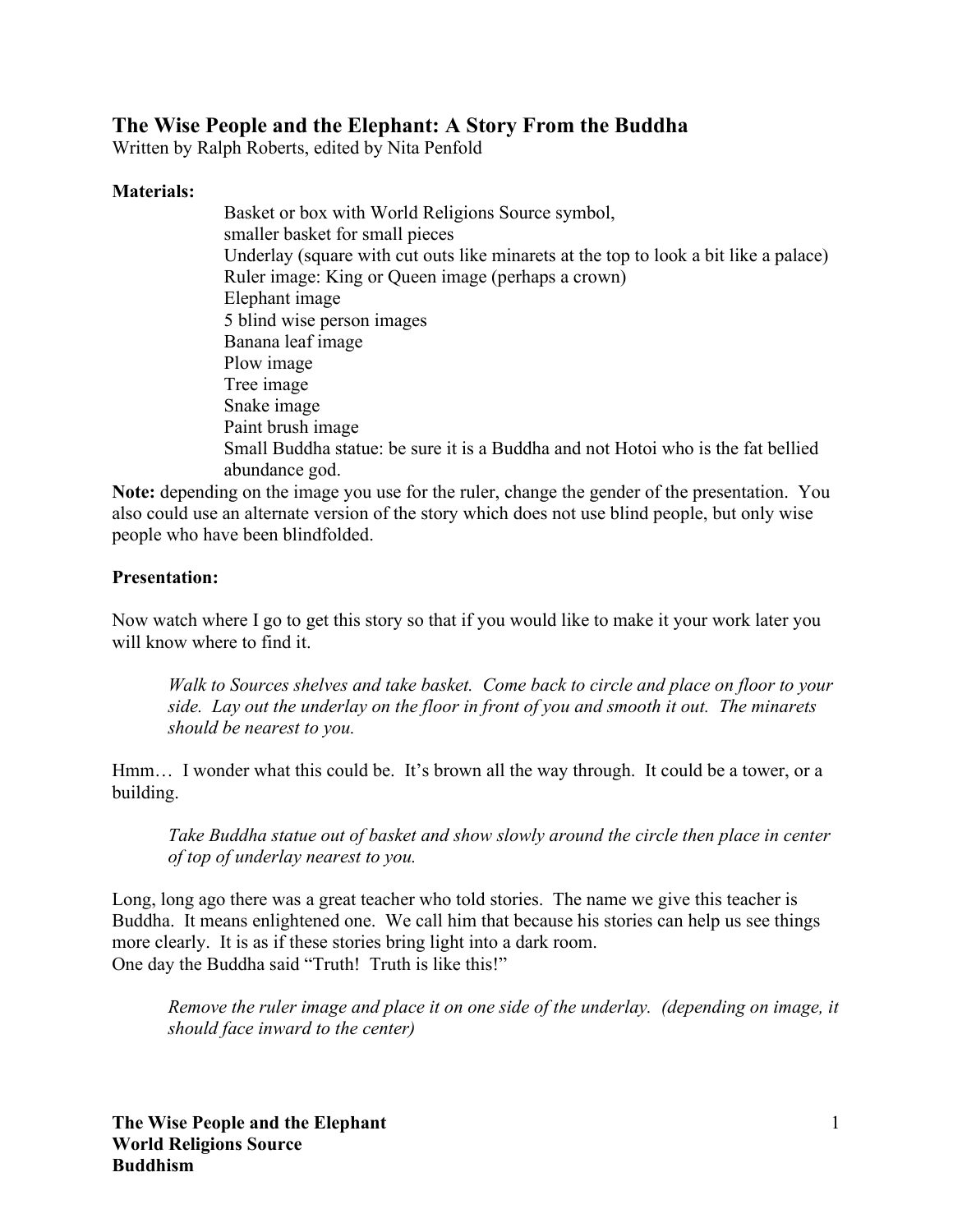There was once a ruler (king or queen) who often wondered about the great questions of life. He (she) decided one day that he (she) would set up a test. He (she) ordered that an elephant be brought into the throne room.

## *Place the elephant image in the center of the underlay.*

After the elephant was brought to the palace and into the ruler's throne room the king (queen) gave a second order. He (she) ordered that the five wise people who taught at the gates of the city be brought to him (her).

*One by one place the five wise people opposite the ruler. They will be in a line from the top of the underlay to bottom.* 

Each of the wise people happened to have been born blind. The ruler had each wise person placed so that he or she was able to feel a different part of the elephant's body. He (she) had the first wise person stand so that she could feel the elephant's tusk.

*Place the first wise person by the elephant's tusk.* 

He (she) had the second wise person stand where he could hold the elephant's trunk.

*Place the second wise person by the elephant's trunk.* 

The ruler had the third wise person stand holding the elephant's ear.

*Place the third wise person so that person is touching the elephant's ear.* 

The ruler stood the fourth wise person right in front of the elephant so that he could stand touching one of the creature's legs.

*Place the fourth wise person by the elephant's leg.* 

The ruler then had the fifth and last wise person touch the elephant's tail.

*Place the fifth wise person touching one the elephant's tail.* 

Then the ruler issued the challenge. He (she) said, "You are each holding what we call an elephant. Now tell me what an elephant is like."

*Place one hand on the wise person touching the elephant's tusk. With your second hand remove the image of the plow and keep it hidden in your hand.* 

The wise person who was holding onto the elephant's tusk exclaimed, "An elephant is like a plow made of metal, and sharpened to cut through the earth."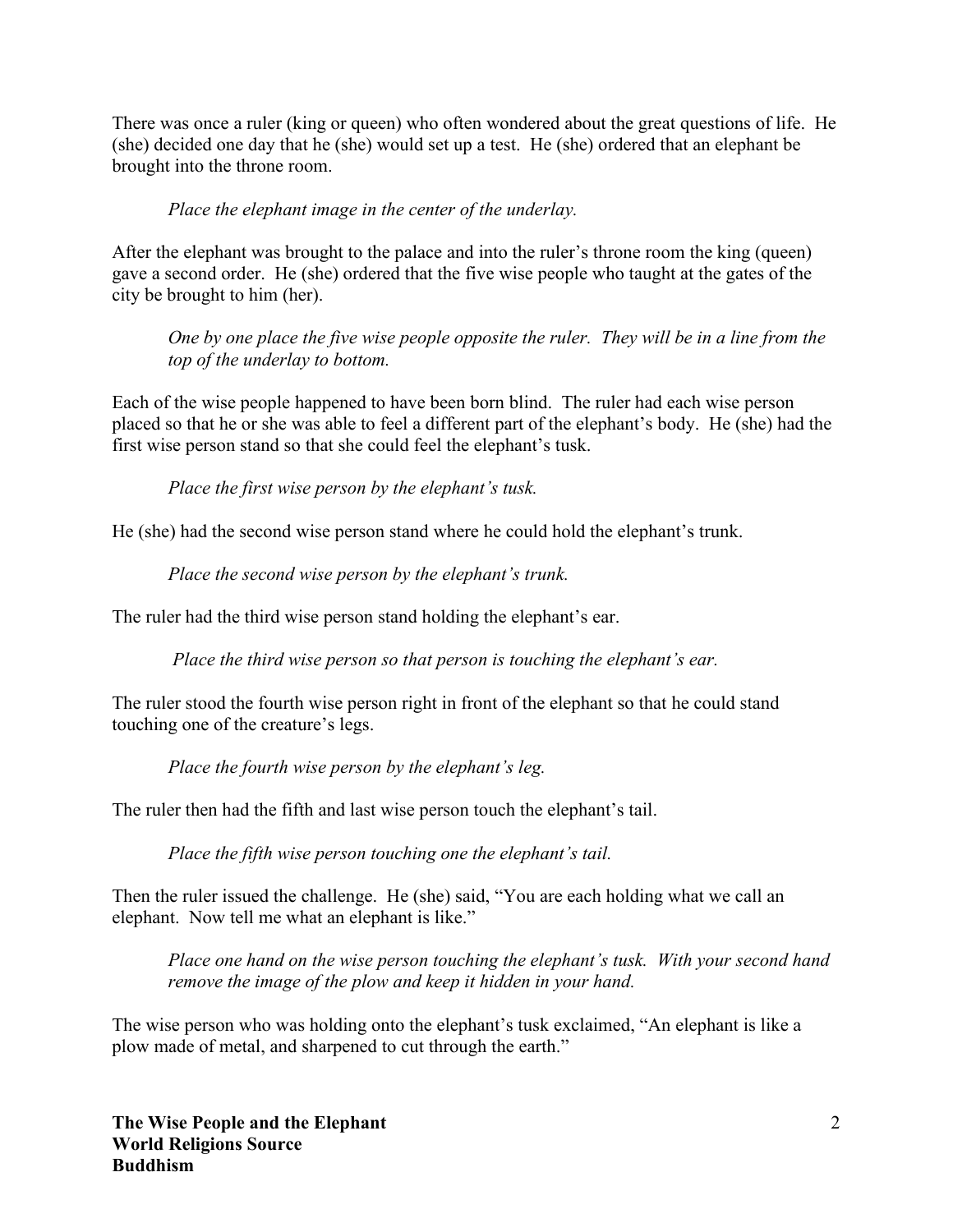*Place the plow piece next to the wise person. Then place one hand on the second wise person holding the elephant's trunk. With your other hand remove and hold onto the image of the snake.* 

The second wise person who was in front of the elephant holding its' trunk said, "Hear my words. An elephant is like a great snake."

*Place the snake next to the wise person. Then place one hand on the third wise person holding the elephant's ear. With your other hand remove and hold onto the image of the banana leaf.* 

The third wise person who was holding one of the elephant's large ears said, "They're all wrong! An elephant is like a banana leaf."

*Place the Banana leaf image near the third wise person. Then with one hand touch the fourth wise person holding the elephant's leg. With your other hand remove and hold onto the image of a tree.* 

The fourth wise person who was holding one of the elephant's legs declared "I tell you an elephant is like the trunk of a giant tree."

*Then place one hand on the final wise person holding the elephant's tail, and with your other hand remove and hold onto the image of a paint brush.* 

The fifth wise person was holding the elephant's tail and said, "No. No. No. An elephant is like a paint brush."

*Place the image of the paint brush next to the final wise person.* 

Before long the five blind wise people began arguing with each other calling one another "Fool" and "Crazy."

*Point to the appropriate image as you say . . .* 

They fought and fought crying "An elephant is like a tree." "No it is like a fan." "Any person with sense knows that an elephant is like a plow." "They are like paint brushes." "Elephants are like snakes."

"This," said the Buddha, "this is what truth is like."

*Pause for a moment and look at the layout of the story, then look at the children around the circle and begin the wondering questions.*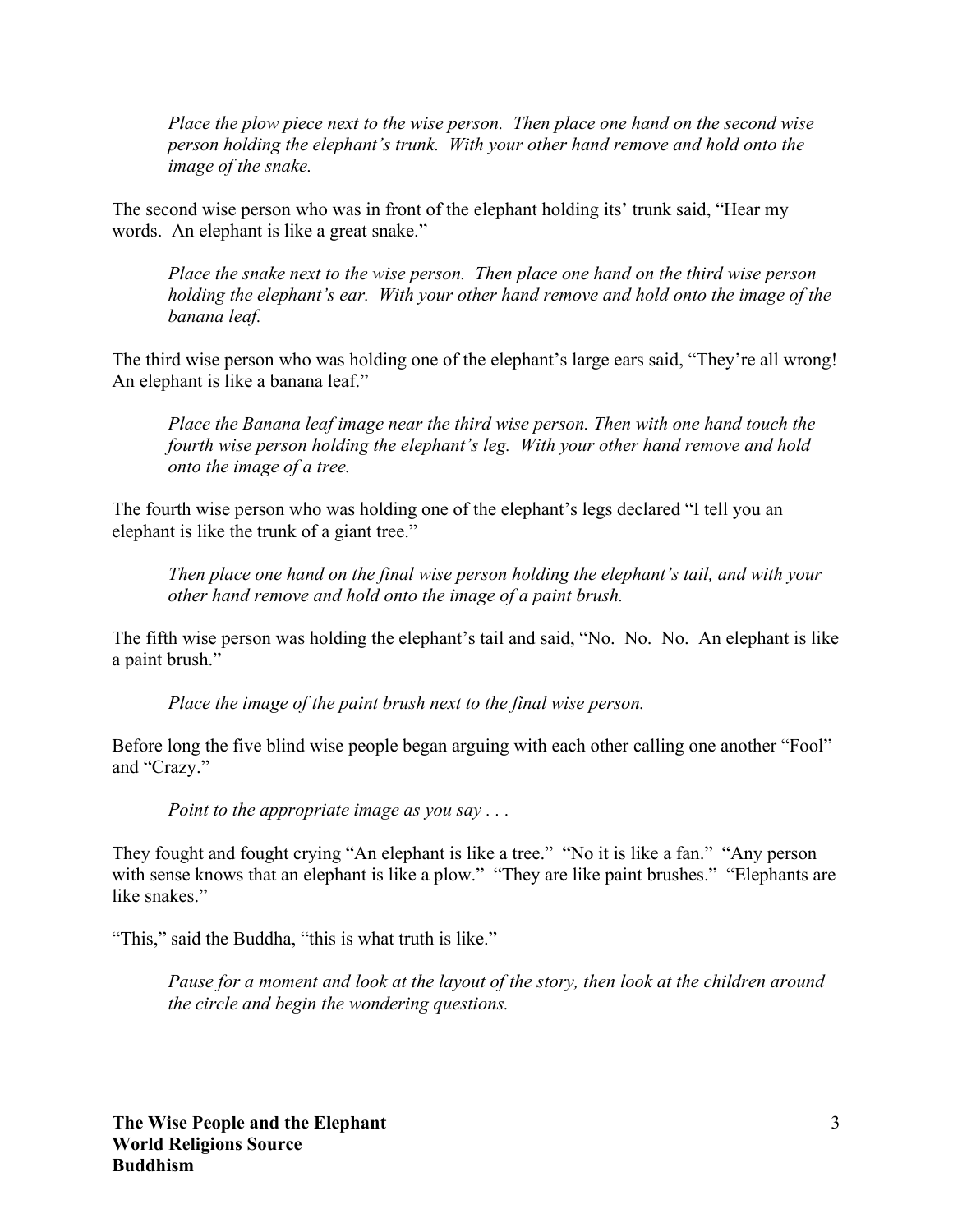### **Wondering questions:**

I wonder if you have heard or seen any of this before?

I wonder which part of the story you liked the best?

I wonder if there is one part that is more important than the others?

I wonder if we can leave a part out and still have a story?

I wonder where you might be in this story?

I wonder what the ruler wondered about?

I wonder why each wise person named something different to describe an elephant?

I wonder what would happen if they changed places? (change people one at a time)

I wonder if one person is wiser than the others?

I wonder if the elephant could be all these things?

I wonder if the elephant has a name?

I wonder if the wise people have names?

I wonder what TRUTH means to you?

I wonder which Promise this story reminds you of?

I wonder where the Spirit of Love and Mystery might be in this story?

Now watch how I put this story away, so that if you make it your work, you will be able to get it ready for the next person.

*Name each piece as you put it in the basket in reverse order: the paintbrush, the tree, the banana leaf, the snake, the plow, the five wise people, the elephant, the ruler, the throne room (underlay). Fold up underlay carefully and lay on top of basket.* 

Now watch where I put the story so that if you wish to make it your work later, you will be able to find it.

*Put basket back onto the shelf.* 

**The Wise People and the Elephant World Religions Source Buddhism**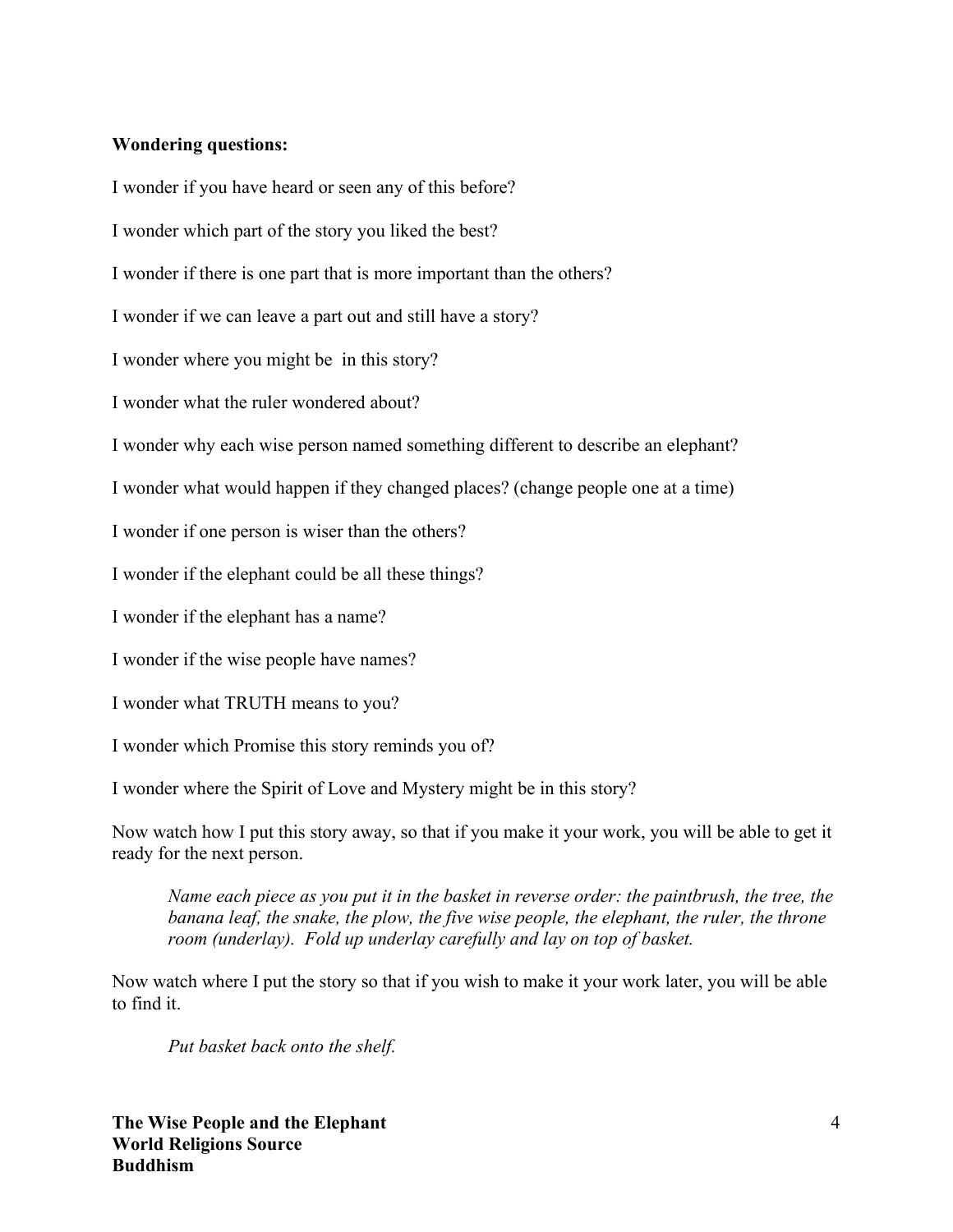**Layout for figures:**



**The Wise People and the Elephant World Religions Source Buddhism**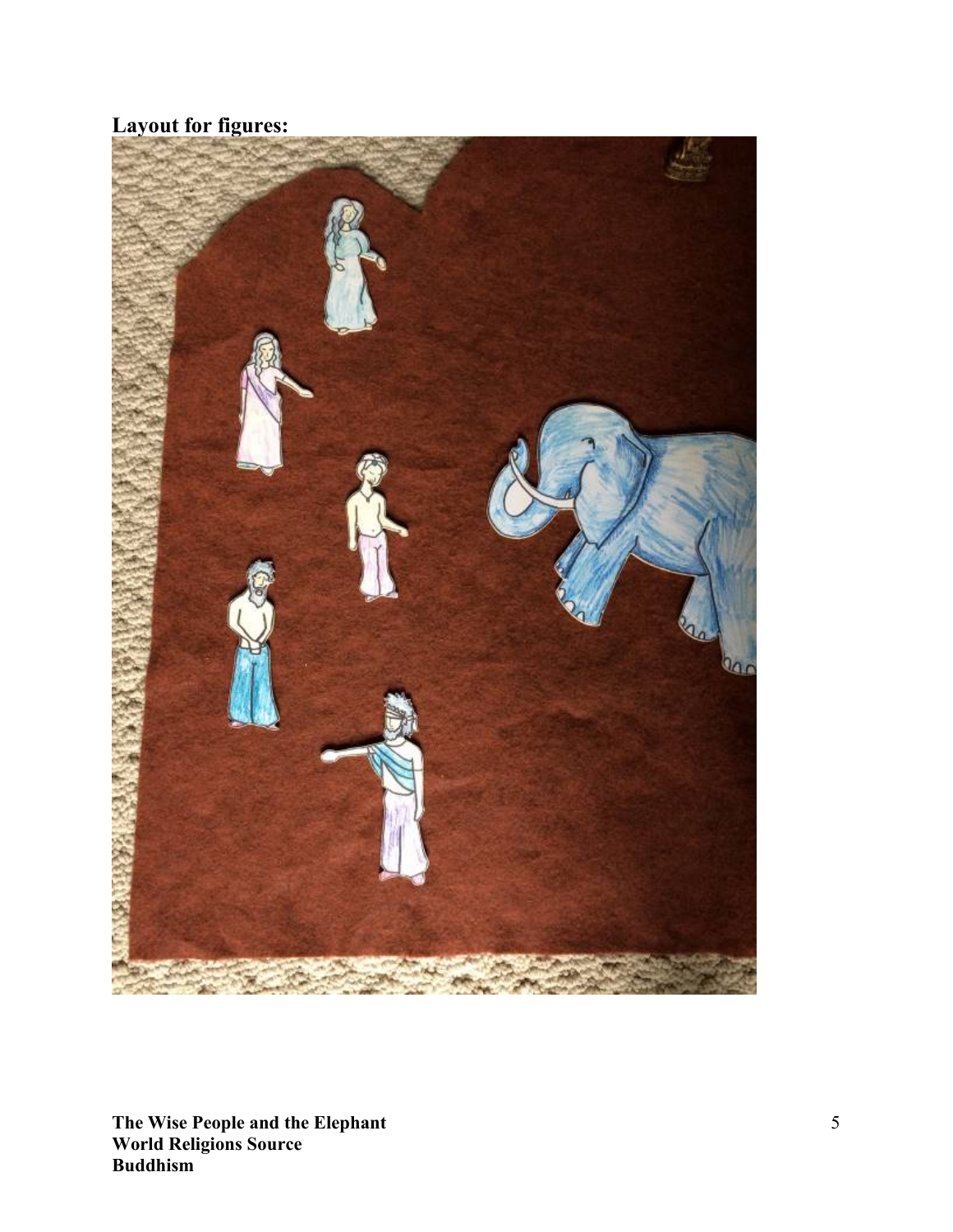**Layout of Figures Placed with Elephant:**



**Final Layout:**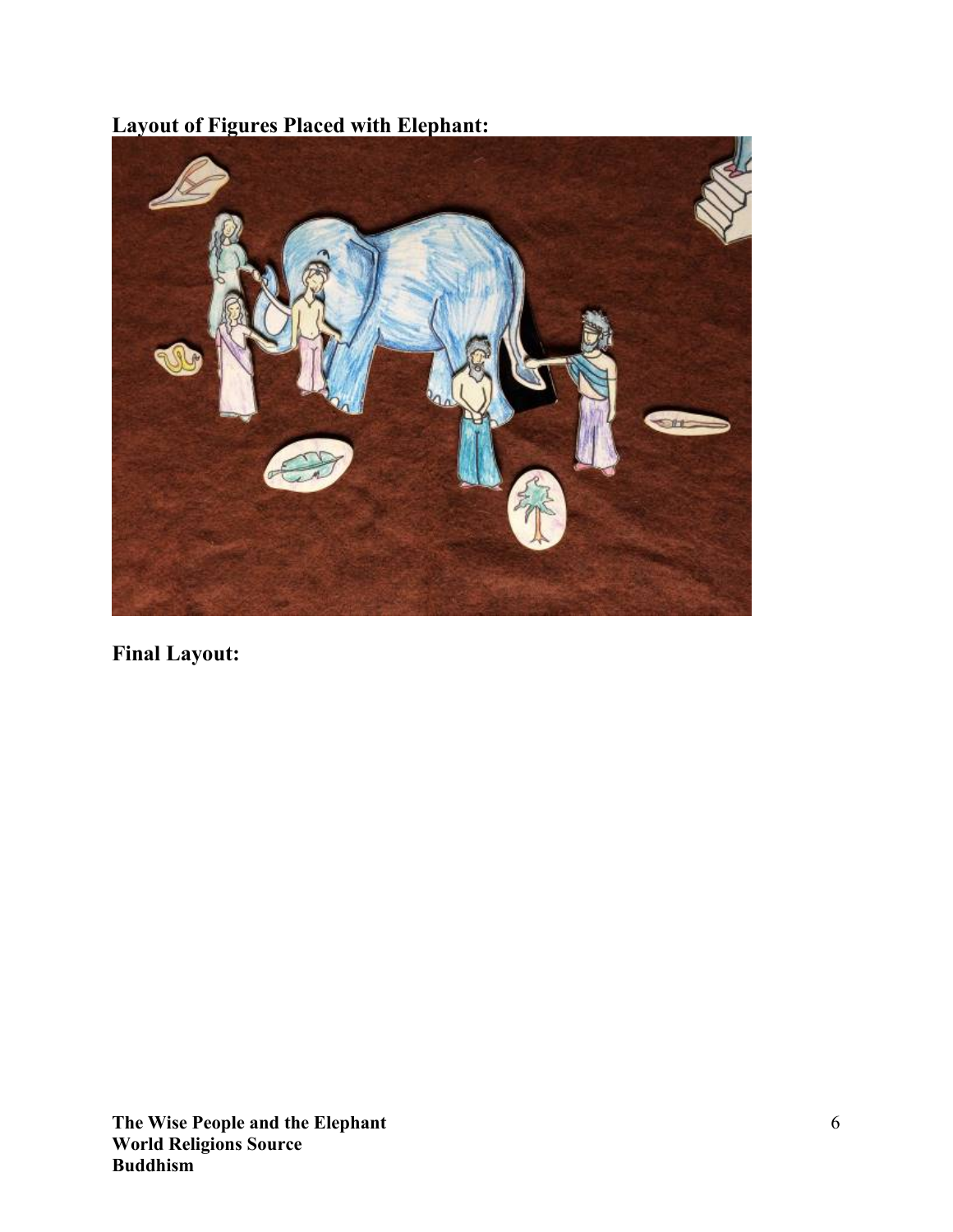